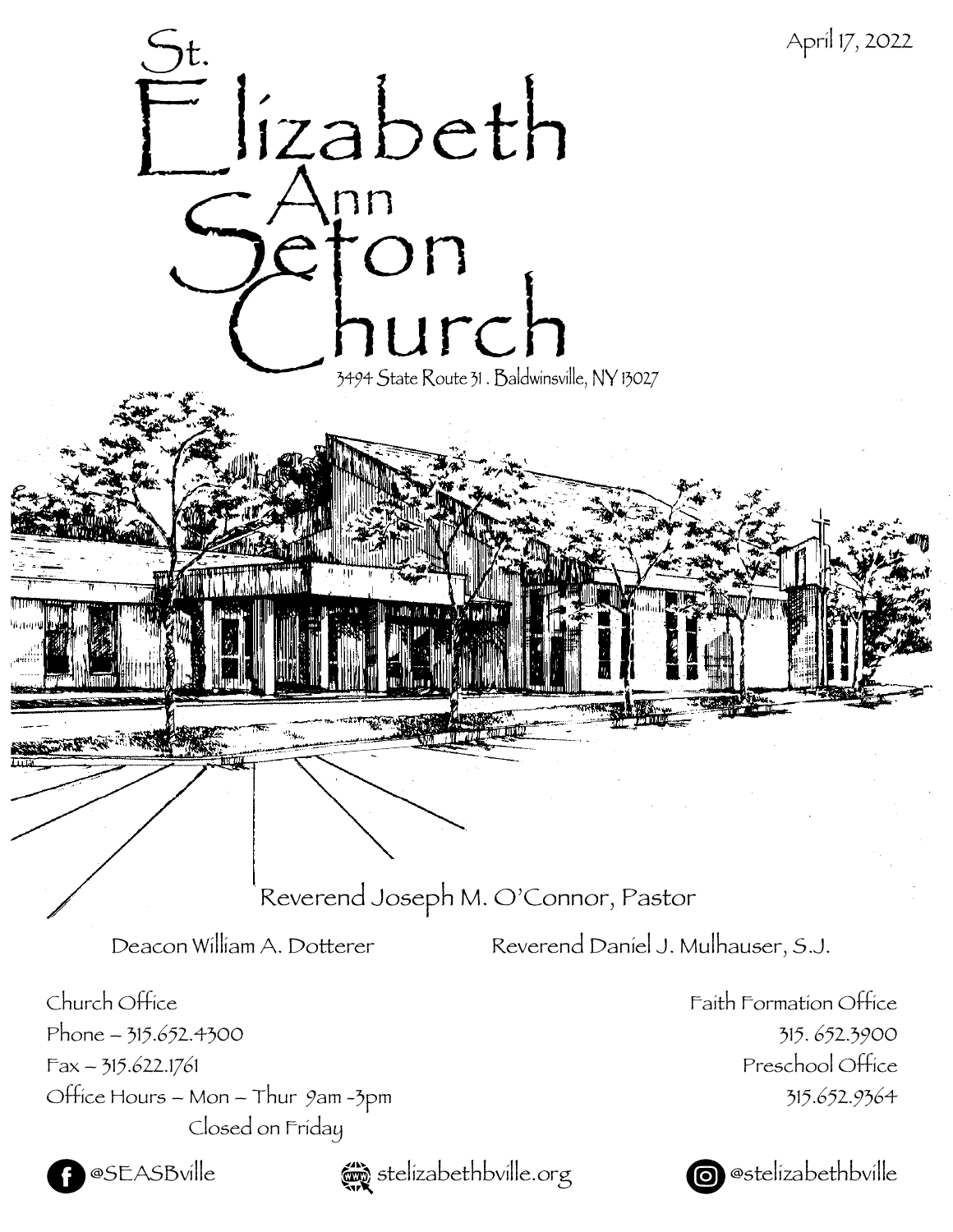## **ST. ELIZABETH ANN SETON PARISH STAFF**

| John Sheridan Middle School Faith Formation    |
|------------------------------------------------|
| Julie Moss Elementary School Faith Formation   |
| Allison BrachtElementary School Youth Ministry |
| Jennifer GuildOffice/Human Development         |
| Mary SmithOffice/Communications                |
|                                                |
| Debra ForieroCoordinator of Evangelization     |
|                                                |
|                                                |
|                                                |
|                                                |
| Parish TrusteesMichael McCarthy, Fran Jeffery  |

Live simply<br>that others may<br>simply live





Scan the QR code to stay up to date on parish news.

**Parish Mission Statement** The Catholic community of St. Elizabeth Ann Seton, united in the love of God, comes together to worship the Father, the Son and the Holy Spirit, to provide for the spiritual growth of each member, to minister to one another's needs, to be servants and neighbors to all, to strengthen and share faith, to experience the richness of Jesus Christ. The Catholic community of St. Elizabeth Ann Seton, aware of its call to be the good news, accomplishes its mission through worship, education, service, and personal example.

**May God Bless** and keep safe in his care our Service Men and Women whose lives are in danger every day. They heroically serve to defend and maintain freedom around the world as well as at home. Our prayer for them reflects our great admiration and love for them. May God bless them, watch over them, and protect them always.

**Diocesan Prayer for Vocations** "God, my Father, you created me with a specific purpose for my life; this is my vocation. By following your plan, I will be happy on earth, earn the reward of heaven, and help others to do the same. Please help me to hear, understand, and follow your call with my whole heart, especially when it seems most difficult. Saint Joseph, patron of the Universal Church, pray for me to know and accept God's will for my life. Amen."

**Anna Asks...** Why is the big candle lit during Mass? At the Easter Vigil Mass, the Church is completely dark. Our prayer began outside of the Church where we are gathered around a fire pit whose flame is used to light the big candle, called the Paschal candle. The Paschal candle represents Christ, the Light of the World. The pure beeswax of which the candle is made represents the sinless Christ who was formed in the womb of His Mother. The wick signifies His humanity, the flame, His Divine Nature, both soul and body. The presider then inscribes in it the first letters and last of the Greek alphabet, (Alpha and Omega `the beginning and the end') and the current year. Then he affixes the five grains of incense into the candle in the form of a cross recall the aromatic spices with which His Sacred Body was prepared for the tomb, and of the five wounds in His hands, feet, and side. Next, Deacon Bill carried the candle in procession into the dark church. He stopped at the same three spots which where we stopped on Good Friday with the Cross. This time, the light of Christ replaces the darkness of sin and death. Everyone at the Mass has a small candle which is lit from the Paschal candle and shared. Soon the darkness is broken by the light of Christ filling the Church. The Easter candle is lighted each day during Mass throughout the Paschal season until Ascension Thursday. Take time to give our candle a closer inspection during the Easter Season.

**Save the Date – Send off for Fr. Dan Mulhauser, SJ – April 24th** Fr. Dan will be moving to the Jesuit Retirement Community in New York City in early May. He has been a part of our parish community, serving us for over 20 years. With hearts full of gratitude, we will pray with him at the 11:00am Mass on April 24<sup>th</sup>. Following Mass, we will have a reception.

**Our Daily bREAD**- Alleluia! Alleluia! Let us celebrate Easter! The resurrection of Jesus Christ. What better way to honor and praise the risen Lord than through the celebration of Mass and the receiving of the Holy Eucharist. The book, The Lamb's Supper, by Dr. Scott Hahn reminds and enlightens us of the sacrifice Jesus made and we learn to celebrate in the Holy Eucharist and Mass with a new understanding and 'renewed heart.' In the The Real Presence, by Claudia Cangilla McAdam is a simple and imaginative tale that introduces children to the time of Jesus and the gift of His real presence in the Eucharist. Explore the many other books of this season of hope and rejoicing.

**Easter Flowers** Thank you for the many lovely flowers which make our Worship Space alive with new life and new color for Easter. Many of these flowers were given in memory of loved ones. We are grateful for the gift of eternal life – the victory we celebrate this day as we recall Jesus' Resurrection – and pray that our loved ones may rest in the peace of that Kingdom which never ends.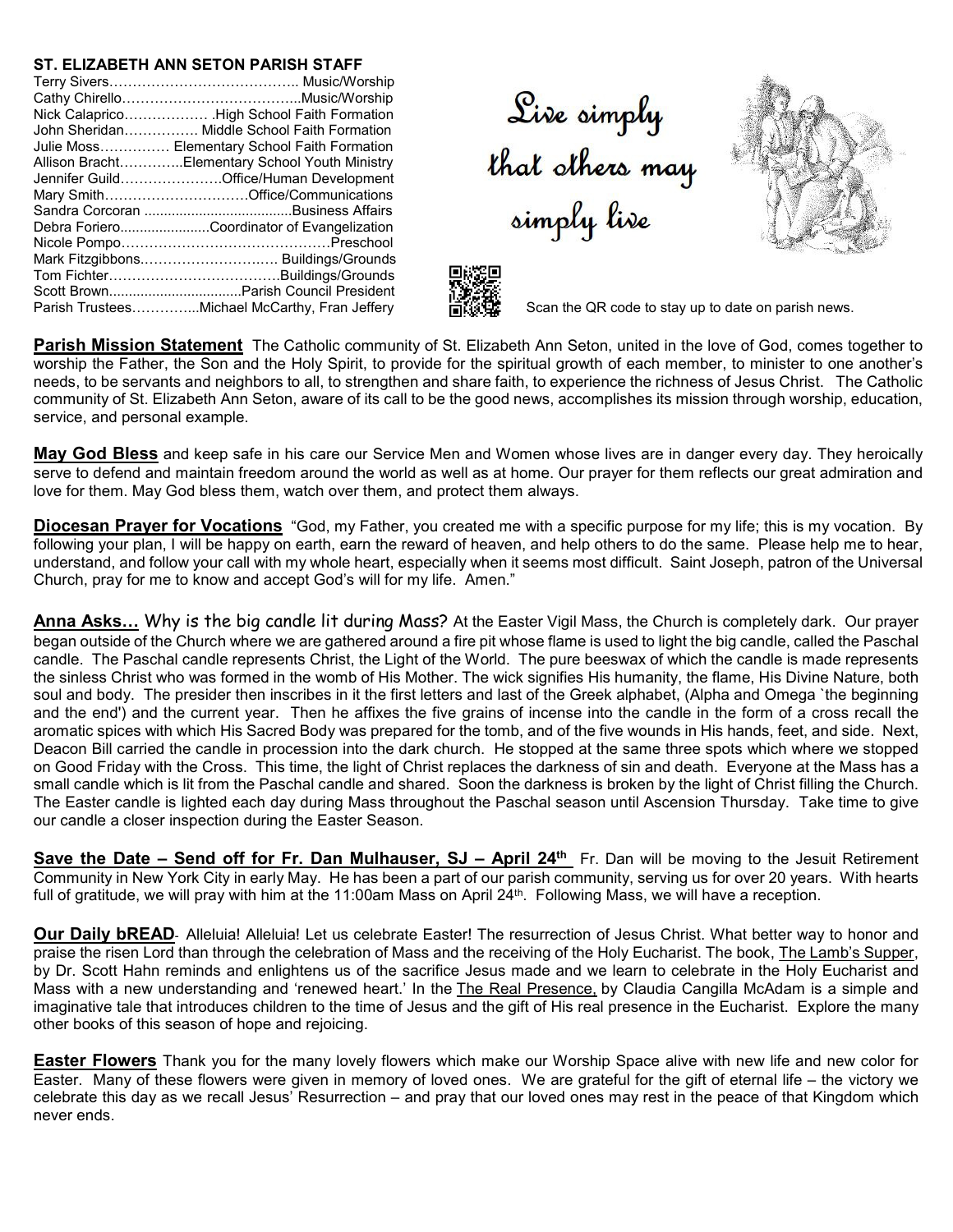**Invitation to Adoration** - As we rejoice in the Risen Christ this Easter, consider Eucharistic Adoration. "On the Cross Jesus said, 'I thirst'. He thirsts for our personal love, our intimacy, our union with Him in the Blessed Sacrament."- Blessed Mother Teresa of Calcutta. SEAS offers Adoration on Tuesdays from 6 to 8 pm and Fridays from 7 to 9 am.

**Gratitude for Music Ministry** The compliments on Palm Sunday for the choir were especially numerous this year. One observer outside of Church commented that she didn't get a chance to clap for the choir and the choir member responded, "If we were singing to give glory to God, we don't need the applause. God gets the glory." Well said. However, as a parish family, we do want to thank the choir members who beautifully added to our prayer this Holy Week. Every week, we are able to enter more deeply into the beauty and wonder of the Sacred Liturgy thanks to the music ministry at St. Elizabeth Ann Seton. This dedicated group meets weekly to rehearse and often attend more than one mass each weekend to lend their voices. They also make themselves available during the week to sing at Funeral Liturgies. Time and again, we hear how grateful families are to hear a hymn that meant so much to their deceased loved ones. We express our gratitude to Almighty God for blessing them with musical gifts and to each of them for responding generously in sharing their gifts.

**79 Easter Meals Distributed –** Thank you all for donating to or volunteering at the Seton Food Pantry's Easter meal giveaway. It was so exciting to be able to offer an actual Easter meal to our families again. We distributed 79 meals with some items left over to fill the shelves of the pantry for the weeks ahead. On behalf of the families that find comfort at the Seton Food Pantry, thank you & Happy Spring!

**LoveEd** is a facilitated age-appropriate, gender-specific program that teaches children about God's plan for life, love, sexuality and purity. It equips parents to have positive, life-changing conversations with their kids. This event is open to all parishes. Events will be held at Sacred Heart Church in Cicero on May 1, grades 4<sup>th</sup>-6<sup>th,</sup> and here at St. Elizabeth Ann Seton on May 15, grades 6<sup>th</sup>-8<sup>th</sup>. For more information and to register please call 315-470-1417 or email <u>sflanagan@syrdio.org</u>.

**Celebrate Divine Mercy with your Family** The Church celebrates the gift of God's Divine Mercy on the First Sunday after Easter. If you are not familiar with this devotion, do yourself and your family a favor and google "Divine Mercy Novena." This will bring you the opportunity to learn more about this devotion. Saint Faustina is the one who brought it to the world just last century – in Church terms, that's fairly new. It was such a great gift to spend a "Year of Mercy" a couple years back, stir up that gift again in your life and in your family.

**Devotions to the Divine Mercy at Divine Mercy Parish** In 1931, Jesus appeared to Sr. Faustina in Poland and expressed his desire for a feast celebrating his mercy. The purpose of this feast is to encounter and extend the mercy of God offered in and through his Son, Jesus Christ, by the power of his death and resurrection. Join the parishioners of Divine Mercy Parish and The Mission of Saint Bernadette in praying the devotions to the Divine Mercy. Bishop Lucia will preside over the 3:00 PM holy hour at Divine Mercy Parish on Divine Mercy Sunday, April 24th. All are welcome!

**Christ the King Retreat House** is having a retreat for men Friday, June 10 - Sunday, June 12. "Through Him, with Him, and in Him," "All things came to be through him, and without him nothing came to be." (John 1:3) Christ the King Retreat House welcomes all men to join us for a weekend retreat that will be dedicated to detachment and attachment. Detachment from the things that pull us away from God and attachment to "The One" who fulfills the deepest longings of our heart. Chris Spilka, will lead this preached retreat with talks, small group discussion, contemplative prayer and much more! Do not be afraid. This retreat is designed to speak to men wherever they are in their spiritual journey! Register at www.ctkretreat.com

**American Red Cross Blood Drive**- St. Elizabeth Ann Seton will host a blood drive on Tuesday, May 10<sup>th</sup> from 1:30-5:30pm. Please call 1-800-REDCROSS or visit www.redcrossblood.org and use sponsor code STM to schedule your appointment. Appointments are encouraged and appreciated. Walk-ins welcome! Please consider a Power Red Cell donation if you are O-, O+, A- or B-. Download the Blood Donor App and use Rapid Pass to save time the day of the drive. Every donation could help up to 3 people.

**Vocation Perspective -** "He saw and believed." Do you believe that Christ might be calling you to the priesthood or religious life? Call Fr Jason Hage at 315-470-1468, or write vocations@syrdio.org.

**A Prayer Chain** is in place at St. Elizabeth Ann Seton. Serving on the Prayer Chain is a way for good people to serve God and to bring blessings to others who will be grateful for the prayers of Prayer Chain Members. If prayers for self or for others are needed and desired, please call the Parish Office at 315-652-4300 and your prayer requests will be forwarded to Angie Peterson.



**Weekly Scripture Readings for April 17, 2022** Acts of the Apostles 10:34a, 37-43 Colossians 3:1-4 John 20:1-9

**Readings for April 24, 2022**  Acts of the Apostles 5:12-16

Revelation 1:9-11a, 12-13,17-19 John 20:19-31